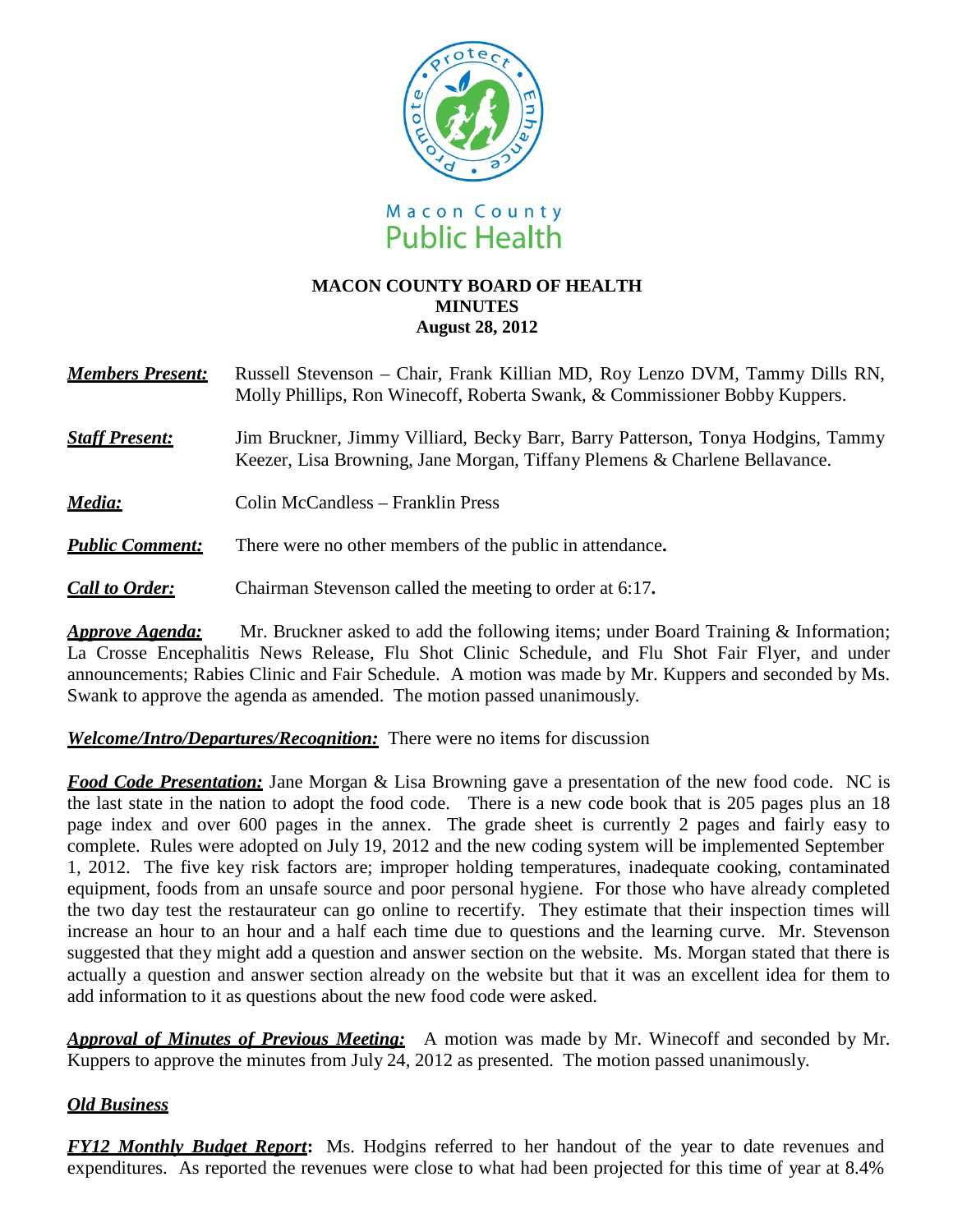and expenditures were also close to the projected amount at 11.8%. Mr. Bruckner reported that \$397,000 of Medicaid Cost Settlement money from the state was received earlier this month. Ten percent (\$39,704) was held back until the cost settlement is reviewed a second time. We were asked to put the balance received of \$212,835.00 toward the fund balance for last year. The Board of County Commissioners approved our request to move this money to this year's budget for the new adult dental clinic.

*Flu – Thi s Y ear' s Plan*: Mr. Villiard reported that the first flu clinic is this Friday from 8:30 to 11:30 at Southwestern Community College. We will also have clinics at the fair on Friday from 3:00 to 7:00 and Saturday from 10:00 to 6:00. Following that there will be one at the Community Center. Mr. Villiard referred the board members to the handout of the flu clinic schedule in their packets.

*Adult Dental:* Mr. Villiard reported that they are looking at facilities for the new adult dental clinic. They have quotes from two different companies to move the equipment. These companies do all of the architectural drawings as part of the bid.

## *New Business*

*Environmental Update*: Mr. Patterson reported that they typically track vector (mosquitos for example) borne diseases. A case of La Crosse Encephalitis in Highlands this year, in an extremely rare coincidence, was reported in the same home as a case from several years ago involving a different family! On another topic, the GIS database is now allowing them to identify trends in water quality issues like heavy metals, etc.

*Fees for Medical Records Copies:* Though the Health Department has had an approved fee for medical records copying it has not been the policy of the Department to charge clients for a single sheet copy. However, at this time we wanted to let the Board know that effective this week the Department started charging all clients for copies of their medical records. The current charge is \$.75 for the first 13 pages and anything over that is a flat \$10.00 fee. The reason for the change is clients have started to request copies of multiple documents up to and including copies of their entire medical record of which some are 70 plus pages. This increase in requests is due in part to the recent federal law change which went into effect August 15, called the Deferred Action for Childhood Arrivals or DREAMers Act. This act requires individuals to provide complete copies of medical records to apply for temporary citizenship. At this time Ms. Keezer gave the Board and overview of the new law though this new law is not the only reason for this change. After a short discussion the Board concurred with the decision to initiate charging all clients for copies of their medical records.

### *Board Training and Information*

Reviewed with Board Members the List of Public Health/Health Department Representatives on Committees & Boards. Members given a Handout. La Crosse Encephalitis News Release (Handout) Flu Shot Clinic Schedule (Handout) Flu Shot Fair Flyer (Handout) Review updated Board of Health Procedure and sign before leaving – No significant changes – formatted to new template and changed MCPHC to MCPH.

# *Announcements:*

Training day tomorrow beginning at 8:30 at Macon Bank called "How to Handle Difficult People with Tact & Skill". All board members were invited to attend. The employee picnic is scheduled for September  $5<sup>th</sup>$  and all board members are invited to attend. The fall Rabies Clinic is scheduled for the first Saturday in October. Mr. Bruckner invited any of the board members to volunteer at our fair booth if they would like.

*Next Meeting Date:* September 25, 2012